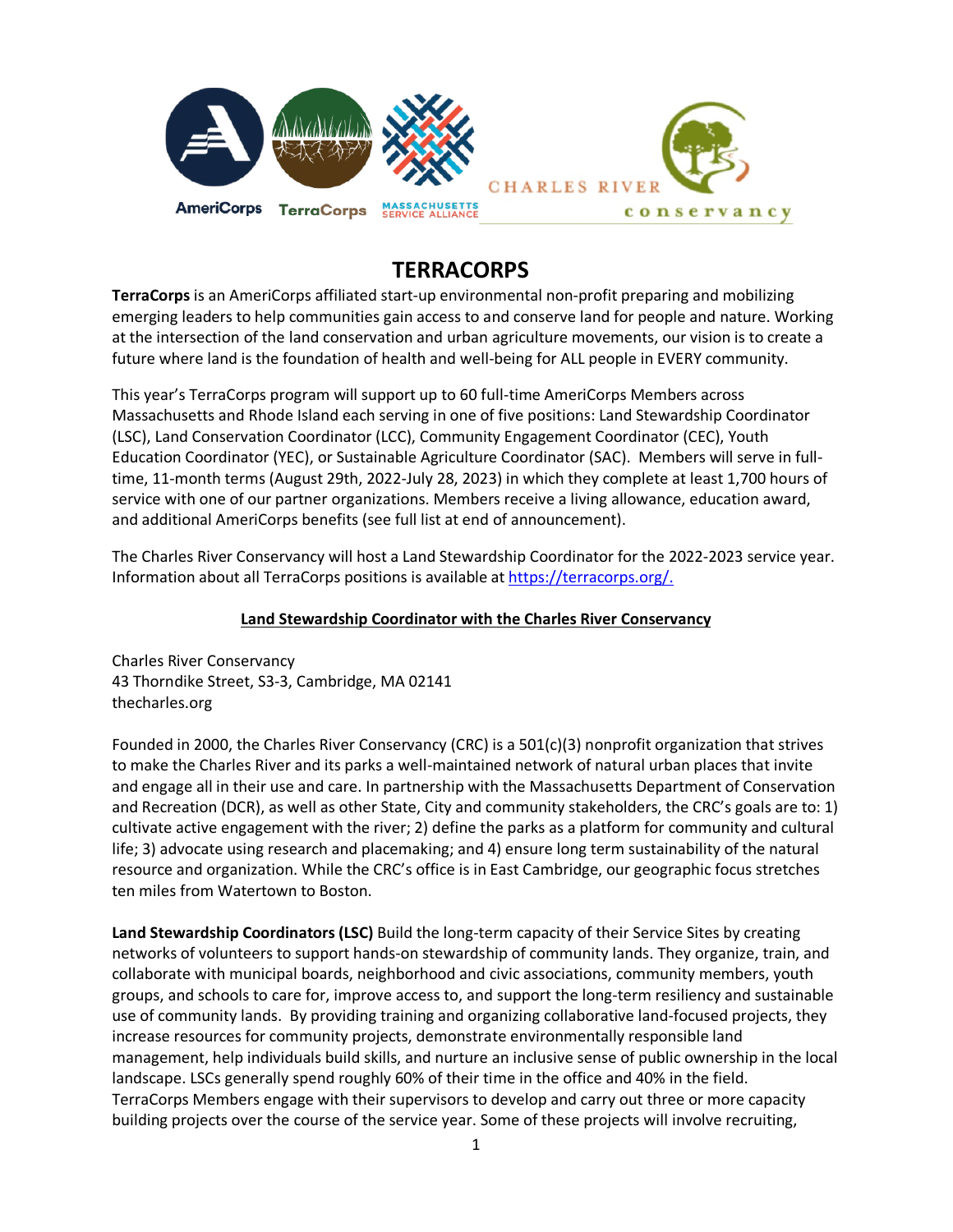training, and/or managing community volunteers. **The Charles River Conservancy has proposed the following potential projects for their Land Stewardship Coordinator:**

# **1. Development and implementation of the Charles River Vegetation Management Plan.**

The CRC continues to support our public partner, the Department of Conservation and Recreation (DCR), in the development of a vegetation management plan, which enables broader and better-coordinated maintenance and care of this natural resource. We anticipate the TerraCorps Land Stewardship Coordinator's participation in two key aspects of this work:

- **a) Test plot observation and maintenance.** Begun by our 2021-2021 Member, the LSC will help manage several test plots installed to inform specific resource-type native and invasive species management practices.
	- Maintenance: Use the CRC truck and tank for watering plants, especially during heat waves. Weed and remove invasive plant growth in test plots.
	- Observation: Identifying and documenting invasive and native plant growth in designated test plots, documenting native plant and invasive plant density, and documenting any wildlife observations (mammals, bugs, and birds).
	- Communicate with project partners and stakeholders.
- **b) Tree care.** The LSC would support the CRC team advance necessary tree inventory tasks defined in the vegetation management plan. The CRC plans to assist by raising money for hiring and managing a consulting arborist to perform this work in accordance with the state's priorities. The LSC would also help integrate vegetation management plan-specified tree care practices into volunteer events to expand the CRC's capacity for tree care.

**2. Support Volunteer Events and Park Maintenance:** Serving with the CRC's Volunteer Program Manager, the LSC will help lead volunteer groups to perform important maintenance, such as:

- **a)** Litter removal: Each year the Conservancy hosts cleanups where hundreds of pounds of trash are removed from the parks and shoreline.
- **b)** Bench repair and painting: There are many park benches that require yearly maintenance. Sanding and painting benches is a task that DCR specifically requests CRC undertake.
- **c)** Shrub and tree care: Particularly in hot, dry summer months, the CRC waters young and/or vulnerable trees to help preserve the tree canopy. Removal of tree stakes and mulching also occurs on an as needed basis.

**3. Lead and Expand Charles River Environmental Watch (C.R.E.W):** Supported by our current TerraCorps Member, the CRC piloted a new volunteer program in 2022. Members of C.R.E.W. work independently along the river to pick up trash, monitor invasive plants and report hazards. This group will also receive additional training to help with more skilled tasks, such as the tree care activities mentioned above. We are piloting this program with a small group (4-5 individual), but hope to expand in numbers and activities based on participant feedback. In 2023 the LSC will recruit new participants, coordinate trainings, manage communications, and plan outings for C.R.E.W member volunteers.

Development of these and other projects will occur during the first two months of service and consider the Member's interests and skills.

## Required AmeriCorps Qualifications

- A US citizen, US national, or Lawful Permanent Resident Alien of the U.S.
- At least 18 years old
- A minimum of a high school diploma or GED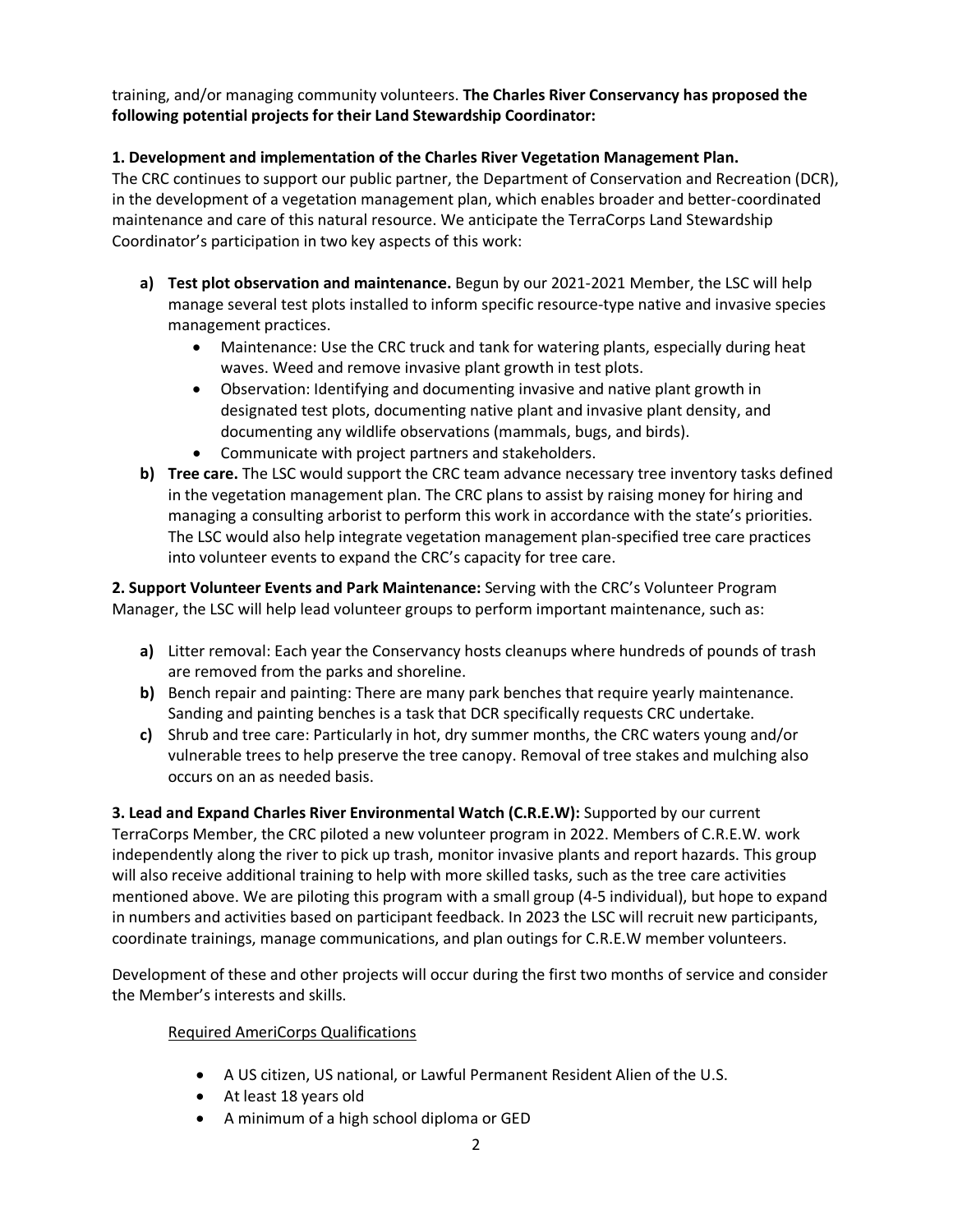- No more than three previous terms as an AmeriCorps Member
- Pass a criminal history background check, including an FBI check

## Desired Qualifications

- Strong writing and verbal communication skills
- Able to serve both independently and as a member of a team
- Comfort navigating computer software programs (Word, Excel, PowerPoint, Google Suite, Adobe Suite/Canva)
- Training and experience pertinent to the Land Stewardship Coordinator position and projects listed above
- Experience training and educating community members and volunteers
- Experience with natural systems and identifying plant and wildlife species
- Ability to lift 25+ pounds and to bend, stoop, reach, carry, climb and lift as necessary to perform assigned tasks
- Valid driver's license or comfort with urban biking

For questions about The Charles River Conservancy's service position, contact Sasha Vallieres (svallieres@thecharles.org).

## **AmeriCorps Member Eligibility Requirements**

All Members are expected to serve full-time, commit to serve for the entire 11-month term, and complete at least 1,700 hours of service, including time spent in trainings and several service days with the full TerraCorps cohort. Weekly service averages 38 hours and commonly includes some night and/or weekend activities.

AmeriCorps programs provide equal opportunities. TerraCorps will recruit and select persons in all positions to ensure a diverse and inclusive climate without regard to race, religion, sex, sexual orientation, age, veteran status, color, political affiliation, creed, national origin, marital status, or any other status as protected by federal, state, and local laws. We encourage applications from individuals with disabilities and will provide reasonable accommodations for interviews and service upon request.

## **Member Compensation and Benefits**

- TerraCorps Members will receive a living allowance of up to \$18,500 (pre-tax) over the 11month term of service, which is \$740 (pre-tax) per 25 biweekly pay periods.
- TerraCorps assists Members in obtaining health insurance coverage. Reimbursement of costs may be available.
- Childcare assistance may be provided in cases of financial need.
- Upon successful completion of a term of service, AmeriCorps Members receive a taxable \$6,495 education award that can be used for future education or to pay off existing school loans. See <https://www.americorps.gov/members-volunteers/segal-americorps-education-award> for info and restrictions.
- TerraCorps Members are eligible for forbearance of most federally-guaranteed student loans, as well as payment of interest accrued during service.
- TerraCorps Members will receive mentorship, training, and career development opportunities while serving directly with community-based nonprofits.